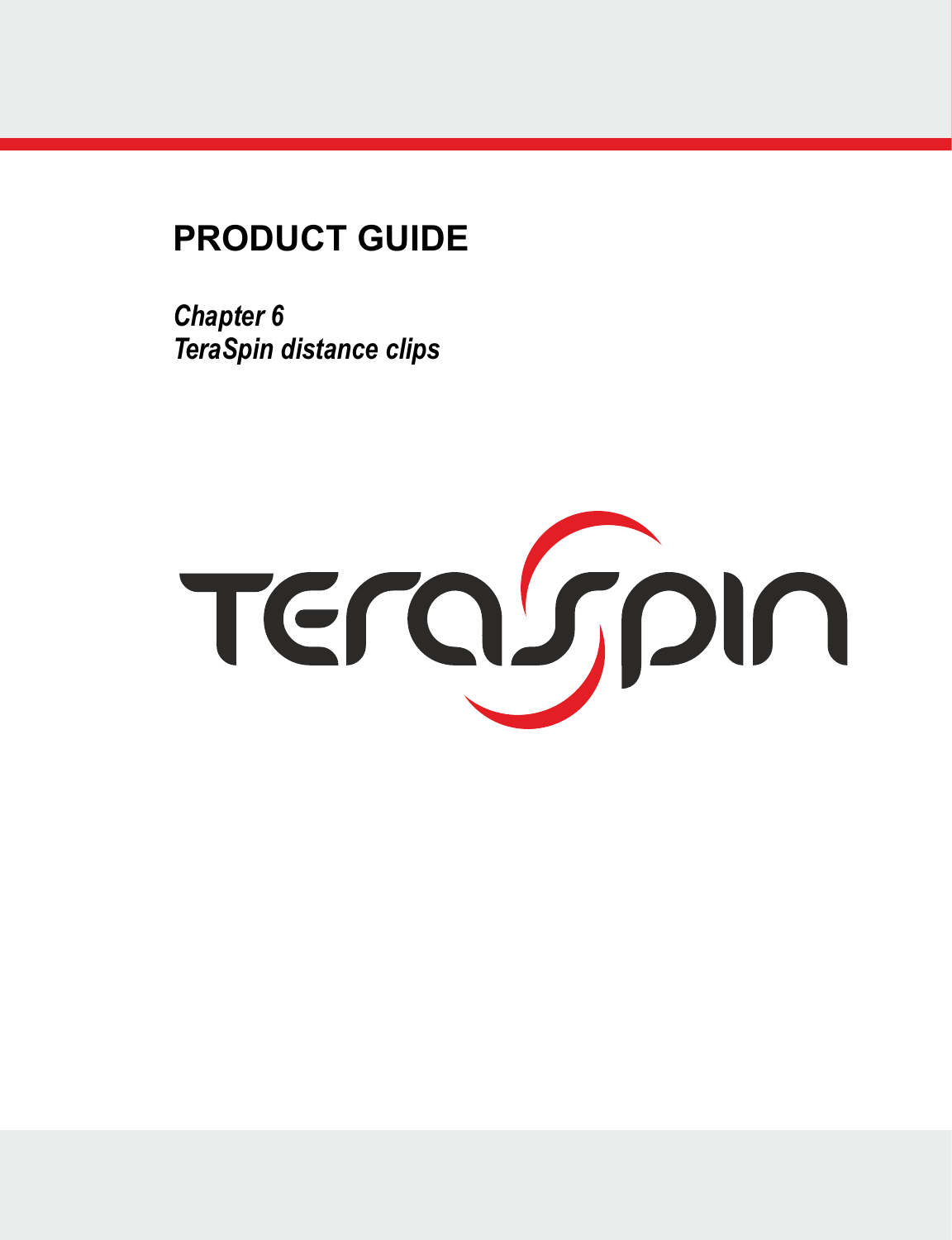

1st edition 2015

Research and Development is a continuous process. Hence, some of the information provided in this PRODUCT GUIDE may have become obsolete with TeraSpin's new developments in technology.

TeraSpin is a business unit of A.T.E. Enterprises Private Limited, a company engaged in the service of the textile industry since 1939. TeraSpin came into existence in 2012 after A.T.E.'s takeover of SKF India's textile spinning component business. Since then it has been innovating and making continual improvements in quality and reliability in the service of spinning mills and machinery manufacturers around the world.

TeraSpin's product range consists of weighting arms, top rollers & cradles for roving frame and ring frame, spindle bearing units and complete spindles for ring frames and doubling frames. TeraSpin also offers customized upgrades for existing ring spinning and roving frames.

Website: www.teraspin.com Email: sales@teraspin.com

Published by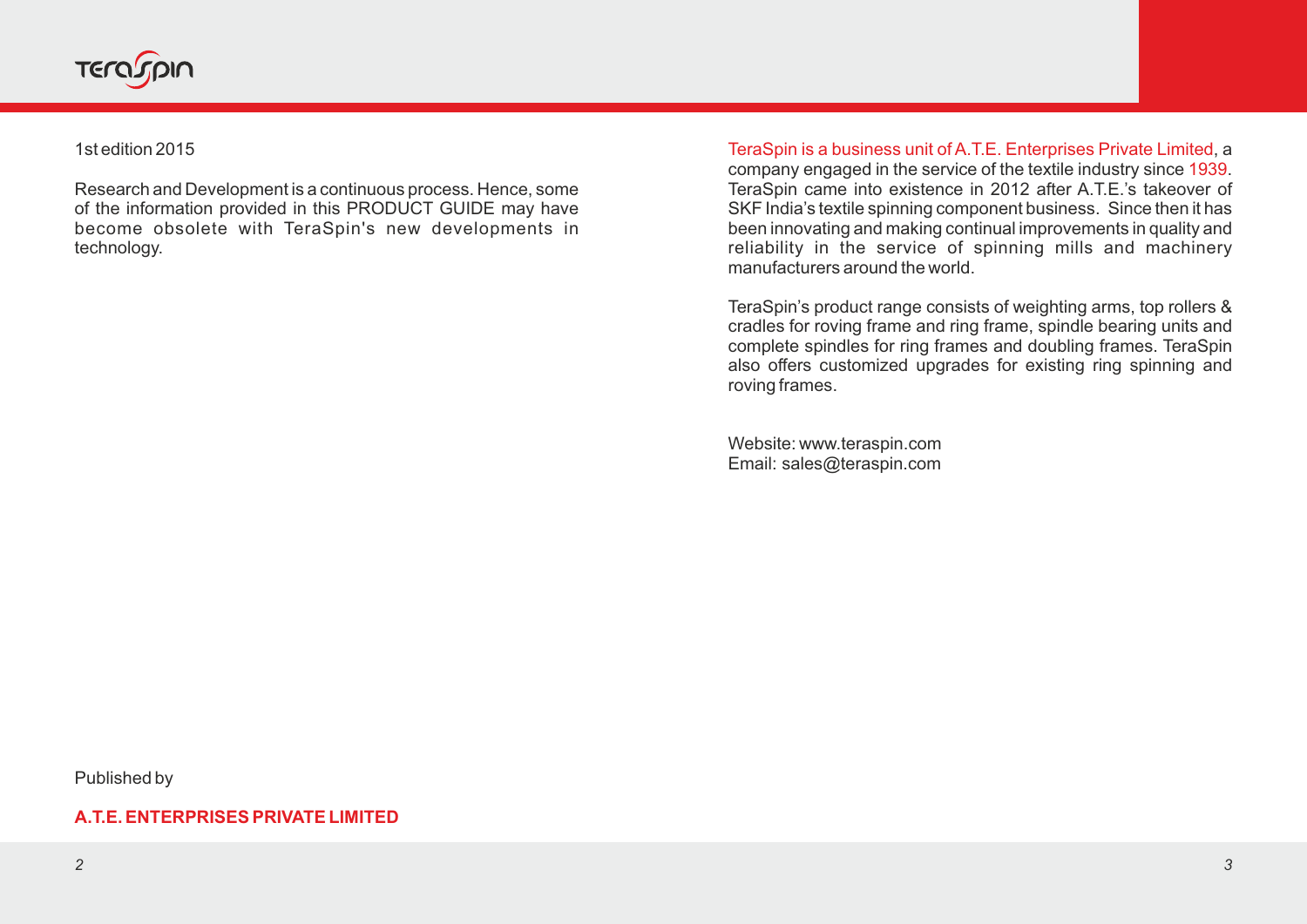

**Chapter 6 TeraSpin distance clips**

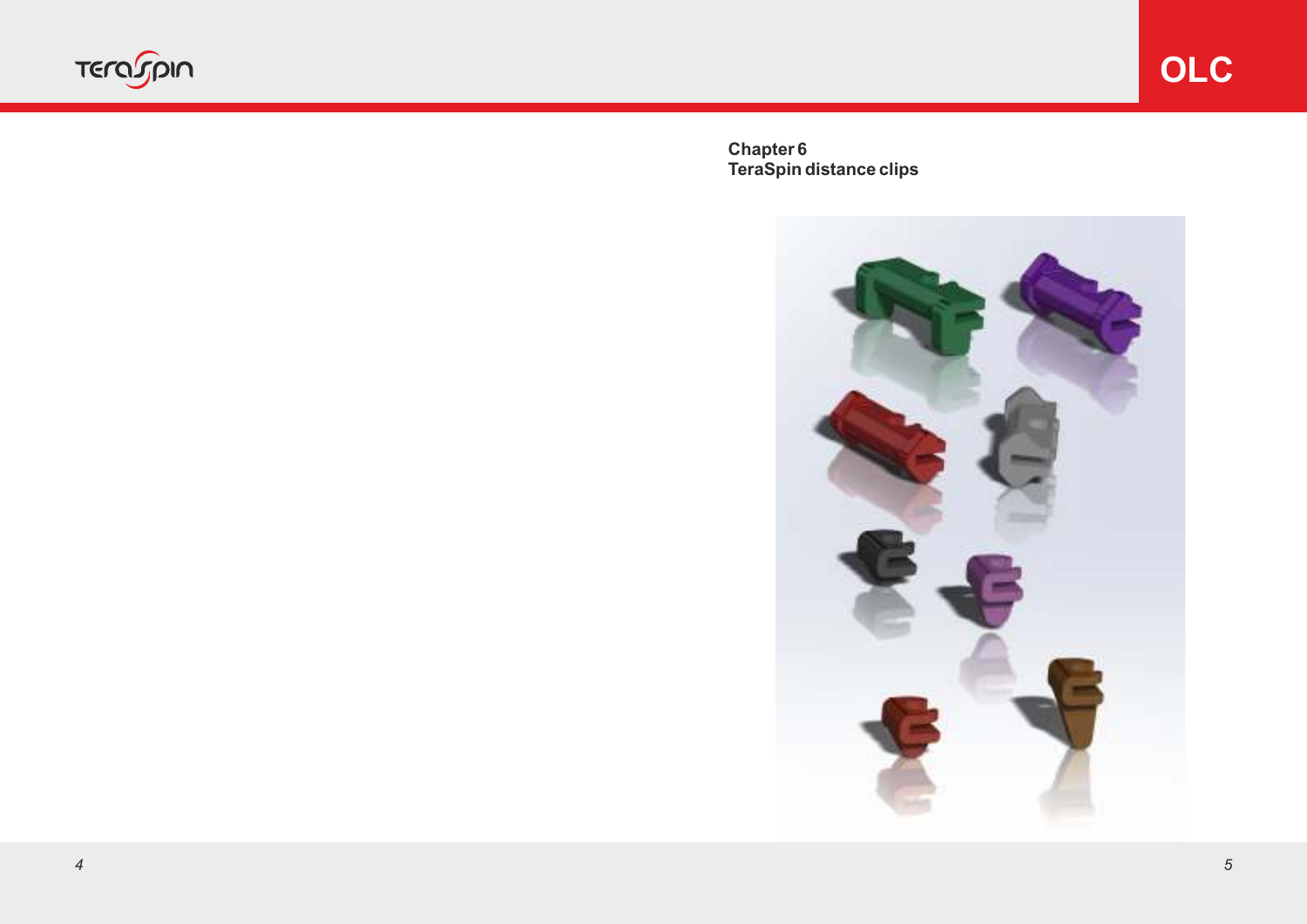

## **TeraSpin distance clips (Spacers)**



*Note : Opening 'X' is the vertical distance between the nose bar and the cradle at the nip point without considering apron thickness. In case of ring frames, if the apron thickness is 0.9 mm, each 2 aprons (bottom and top) will occupy 1.8 mm and hence, any spacer below 'Yellow' (opening – 2.2 mm for short cradle) will not be effective.*

| Distance clip (Spacers)<br>for ring frame |              | Opening "X" (mm) with cradle              |                      |               |  |
|-------------------------------------------|--------------|-------------------------------------------|----------------------|---------------|--|
|                                           |              | Short cradle                              | <b>Medium cradle</b> | Long cradle   |  |
| Code                                      | Colour       | OH62-1275254 /<br>OHS168/<br>OH62-1275267 | OH131-1275264        | OH 121-000684 |  |
| OLC 0964 117                              | Red          | 1.7                                       | 2.5                  | 2.6           |  |
| OLC 0964118                               | Yellow       | 2.2                                       | 3.3                  | 3.4           |  |
| OLC 0017705                               | Lilac        | 2.5                                       | 3.3                  | 3.4           |  |
| OLC 0964119                               | White        | 2.9                                       | 3.6                  | 3.7           |  |
| OLC 0017627                               | Grey         | 3.5                                       | 4.1                  | 4.2           |  |
| OLC 0964120                               | <b>Black</b> | 3.9                                       | 4.6                  | 4.7           |  |
| OLC 0004587                               | Beige        | 5                                         | 5.6                  | 5.6           |  |
| OLC 0004588                               | Green        | 6                                         | 6.5                  | 6.5           |  |
| OLC 0004589                               | Pink         | 7.5                                       | 8                    | 8             |  |

## **Application/s**

| Machine/s | : Cotton and worsted ring frame                                                             |
|-----------|---------------------------------------------------------------------------------------------|
| Process/s | : Spinning                                                                                  |
|           | Weighting arm/s: TeraSpin PK 2025, PK 2035, PK 1601-01<br>and SKF 225, PK 235               |
| Cradle/s  | : TeraSpin OH 62-1275254, OH 62-1275267,<br>OH 131-1275264. OH 121-000684.<br>OH 554-000075 |

| <b>Distance clip (Spacers)</b><br>for roving frame |              | Opening "X" (mm) with cradle |                            |                            |  |
|----------------------------------------------------|--------------|------------------------------|----------------------------|----------------------------|--|
| Code                                               | Colour       | Short cradle                 | <b>Medium/long cradle</b>  |                            |  |
|                                                    |              | OH 514-1275261               | OH 534 /<br>OH 524         |                            |  |
|                                                    |              | Apron roller<br>dia. 25 mm   | Apron roller<br>dia. 25 mm | Apron roller<br>dia. 33 mm |  |
| OLC 0964104                                        | White        | 3.5                          | 3.6                        | 3.3                        |  |
| OLC 0964105                                        | Grey         | $\overline{4}$               | 4.1                        | 3.8                        |  |
| OLC 0964106                                        | <b>Black</b> | 4.5                          | 4.6                        | 4.3                        |  |
| OLC 0030491                                        | Orange       | 5                            | 5                          | 4.6                        |  |
| OLC 0964107                                        | Ivory        | 5.4                          | 5.4                        | 5                          |  |
| OLC 0964108                                        | Green        | 6.5                          | 6.5                        | 6.1                        |  |
| OLC 7126                                           | Pink         | 7.5                          | 7.5                        | 7.1                        |  |
| OLC 0964109                                        | <b>Blue</b>  | 9                            | 9                          | 8.6                        |  |
| OLC 0964110                                        | Brown        | 11.8                         | 11.8                       | 11.4                       |  |

#### **Application/s**

| Machine/s | : Roving frame |
|-----------|----------------|
|           |                |

Process/s : Spinning

Weighting arm/s: TeraSpin PK 1500 series and PK 1600-40

Cradle/s : TeraSpin OH 514-1275261, OH 534-000110, OH 534-1275268, OH 524-000110